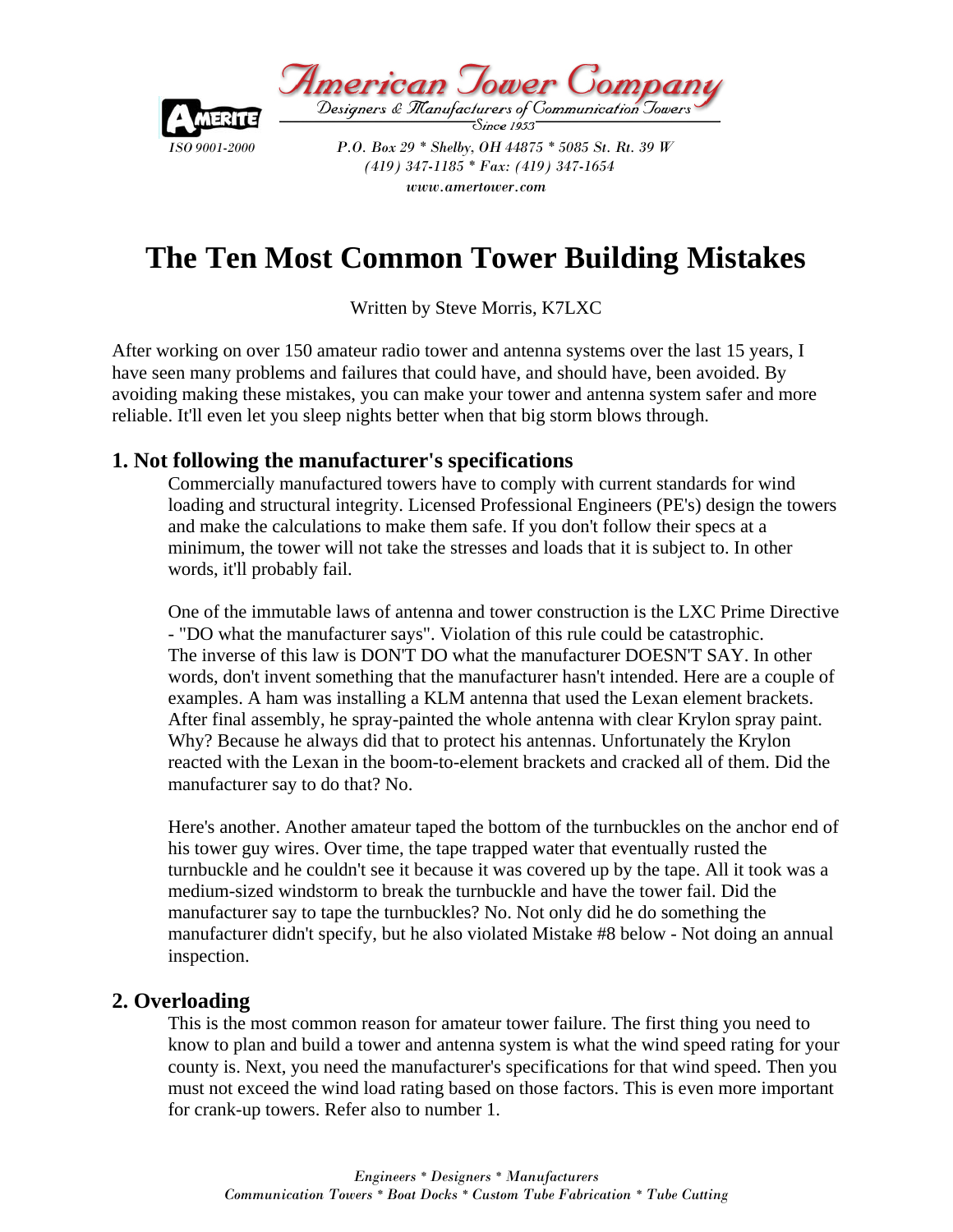



*ISO 9001-2000* P.O. Box 29 \* Shelby, OH 44875 \* 5085 St. Rt. 39 W

 *(419) 347-1185 \* Fax: (419) 347-1654 www.amertower.com* 

Let's face it, many amateurs overload their towers and get away with it. I've seen tower installations that have violated just about every one of the ten mistakes and their installation has been up for 20 years. Why is that? First of all the manufacturers have built in some amount of engineering overhead - sometimes 30 to 50%. And sometimes the tower is actually stronger than the engineer's specs. This over-engineering is done to increase long-term reliability, not to let you put more antennas on it. Another reason is that it might be sheer luck - after all, every time you speed you don't get a speeding ticket do you?

Whatever the reason, it's NEVER a good idea to overload anything. If in doubt, err on the side of conservatism - you'll never regret it.

### **3. Underestimating wind forces**

Wind pressure on a tower and antenna system can be tremendous. Unless you've been up on a tower during a windstorm to feel the pressure and the forces, it's difficult to appreciate how significant they are. Increases in wind pressure are not linear; wind loading goes up as the CUBE of wind speed. An increase of 10 MPH in wind speed can increase the wind force by almost 50% in some cases (see Chart 1).

## **4. Not building to the wind speed rating for the county**

While many counties, and even whole states, in the US are only rated for 70 MPH winds (the minimum rating), many other counties have ratings much higher, up to 115 MPH for Dade and Broward in Florida for example. Find out what the wind speed rating is for your county, or your specific location and use that as the minimum design parameter for your tower and antenna system.

County wind speeds for all 3076 counties in the US from the TIA-222 Tower Standard are online. Remember these are the minimums and some building departments might use a slightly higher figure for their building permits.

## **5. Using the wrong mast for the job**

This is an all too common failure. Stacks of medium to large sized HF beams can put huge stresses on your mast. There are two materials available - pipe and tubing. Pipe is designed to transport liquids and is not rated for strength. It's fine for small installations where you don't have much wind speed or loading or when there is only one antenna at the top of the tower. Tubing is carbon alloy steel, IS rated for strength and is the preferred material.

What you're interested in is the yield strength. For instance, with a Cushcraft 402CD 10 feet up the mast, a TH11DX 6 inches above the top of the tower and a 70 MPH wind speed, the bending moment is 18,218 in-lbs and you'll need a 2" mast with a yield strength of 42,000 psi and a wall thickness of 0.188 inches. An aluminum mast of 6061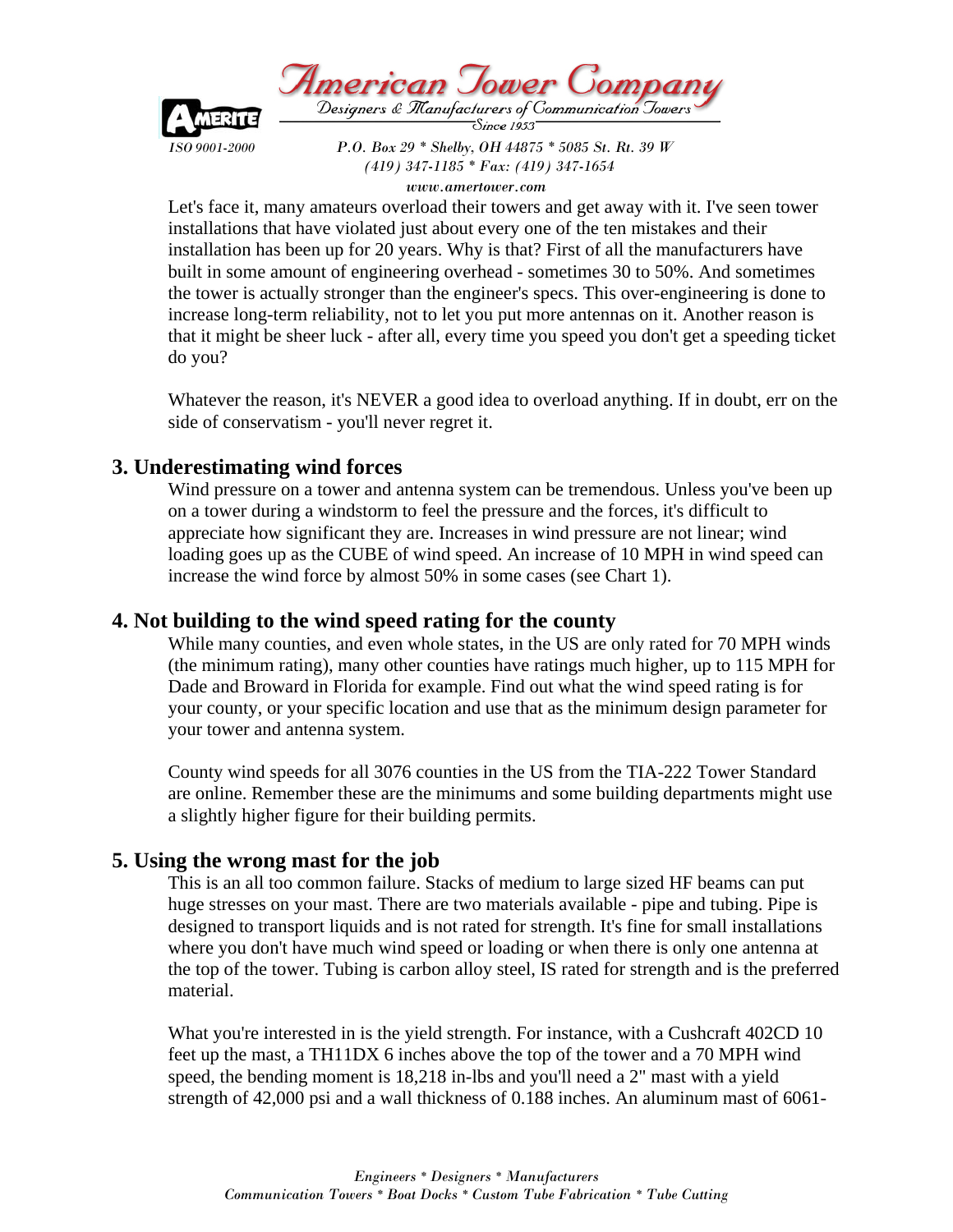American Jower Company Designers & Manufacturers of Communication Towers'



*ISO 9001-2000* P.O. Box 29 \* Shelby, OH 44875 \* 5085 St. Rt. 39 W  *(419) 347-1185 \* Fax: (419) 347-1654* 

*www.amertower.com* 

T6 isn't suitable because its yield strength is only 35,000 psi so you need to look at something like SAE 1026 tubing that has a yield of approximately 65,000 psi. Obviously for taller masts, bigger loads or higher wind speeds you'll need a bigger mast. Talk to your local tower supplier and they can provide you with the specs for different materials. For more information on masts, Dave Leeson, W6NL, ex-W6QHS's book, "Physical Design of Yagi Antennas" has a great chapter on this topic.

# **6. Not having the guy wires tensioned properly**

Proper guy wire tension is a critical part of a tower's ability to handle wind stresses. Having the wrong tension can be like driving your car with over or under-inflated tires; it is potentially dangerous and is not the proper specification from the manufacturer. Having too little tension can result in wind slamming of the tower and guys as the tower is blown back and forth. Too much tension puts too much preload on the guys and lowers the safety margin significantly.

Probably 90% of ham towers use 3/16" EHS steel guy wires. Guy wire tension is typically 10% of the breaking strength - in the case of 3/16" EHS that would be 400 pounds. The only inexpensive and accurate way to measure this is to use a Loos Tensioner. I devoted three columns to guy wire topics that included reviews of the Loos so you've probably already seen the info.

## **7. Not having a proper ground system**

A good ground system is necessary not only for lightning protection but also for minimizing RFI to adjacent electronic devices. A ground system will protect your equipment, your home and your life.

Whole books have been written on this topic so it's something that will be covered in a future column. If you're interested in more information, read the book "The 'Grounds' for Lightning & EMP Protection" from the Polyphaser Company, a leading manufacturer of lightning protection hardware.

## **8. Not doing an annual inspection**

Your tower and antennas system is in a constant state of deterioration. While it may be a slow process, it is going on continually. The best way to find and fix small problems before they grow into big problems and potential calamities is by doing an annual inspection.

You want to look at everything and push and pull on the hardware. You also want to put a wrench to 10% or more of the tower nuts for tightness as well as all of the nuts on appurtenances (antennas, mounts, U-bolts, etc.).

## **9. Not fitting the tower sections on the ground**

Tower sections, new or used, may not fit easily together. It's much easier to correct alignment problems on the ground than up on the tower.